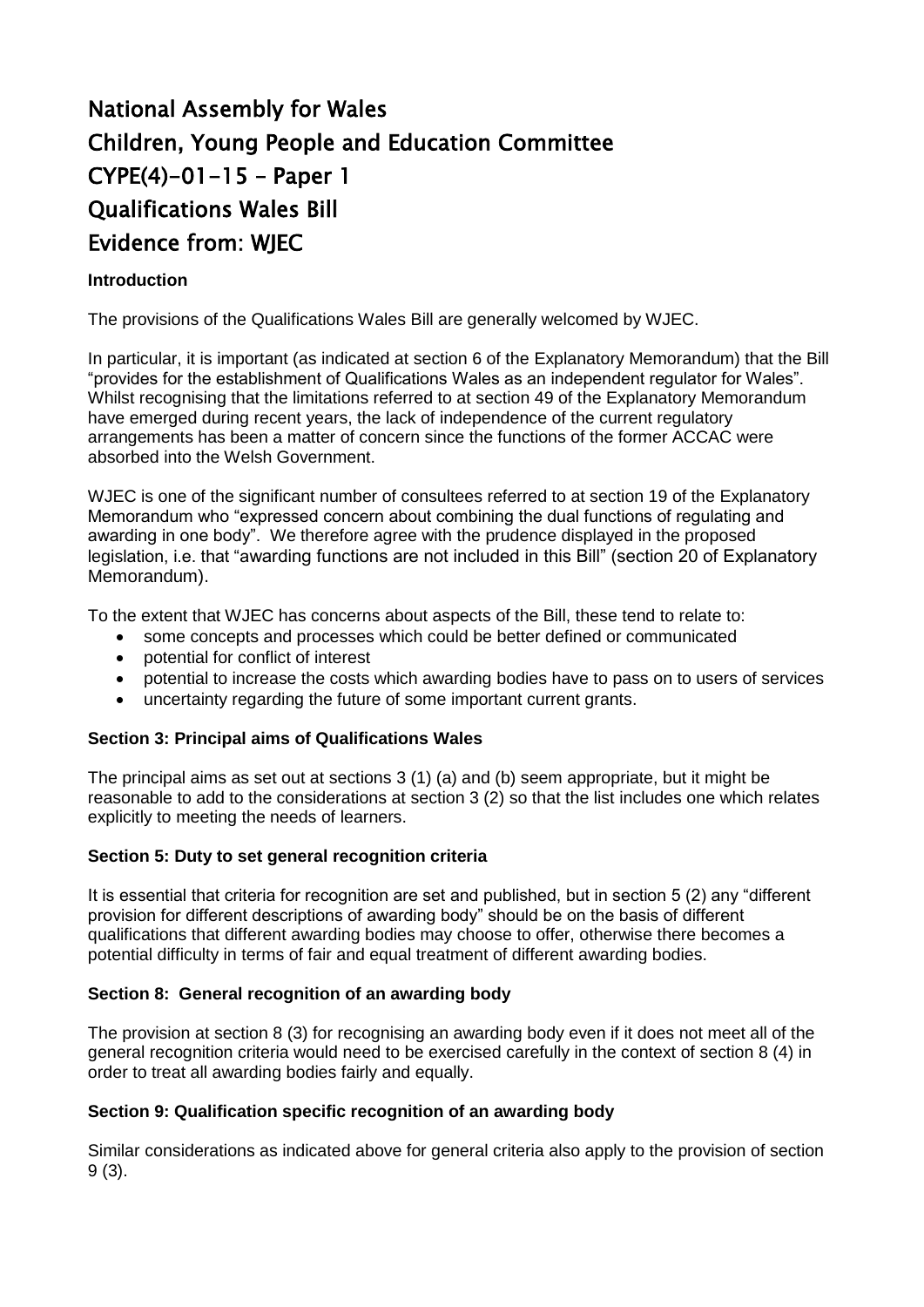## **Section 10: Power to make rules about applications for recognition**

Published rules relating to applications for recognition are essential, but it should be noted that a fee payable in respect of an application will, if sizable, be likely to have an impact on the charges which an awarding body makes on the users of its services.

## **Section 12: Recognition: interpretation**

The clarification provided at section 12 (3) [and at section 52 (4)] is helpful in that the "award of a qualification in Wales" is defined as "its award to persons assessed in respect of the qualification wholly or mainly in Wales". In practice, for an individual learner, the assessment in respect of a qualification is usually located wholly or mainly at the geographical location of the organisation recognised by the awarding body as the "centre" (school / college / learning provider) through which that learner is entered for the qualification, and hence this provides a means of articulating this definition operationally. It is important that this definition proves to be sufficiently robust to prevent inappropriate entries for a qualification being made on behalf of individuals who should not really be eligible for the "award of a qualification in Wales". It is also possible of course that some qualifications approved by Qualifications Wales will be of interest to learners outside Wales in jurisdictions where the qualification is acceptable from a regulatory perspective.

## **Section 13: Duty to prepare list of priority qualifications**

Whilst the operational objectives of section 14 (4) may well be relevant for some qualifications, care is needed in introducing the notion that "ensuring and maintaining public confidence in the qualification" is a greater priority for some qualifications than for others. Learners and stakeholders have the right to expect that confidence can be placed in all qualifications that are recognised by Qualifications Wales. Consideration should therefore be given to defining a priority qualification directly in terms of objective 14 (4) (a) rather than making distinctions based on the wider notion of confidence.

# **Sections 15-17: Restricted priority qualifications, with or without section 15 arrangements**

Although the Explanatory Memorandum (section 83) refers to the possibility of taking the system "from being supply-led, to demand-led" it should be noted that the focus of these sections is on providing a means of limiting the variety available on the supply side for what are classed as priority qualifications. This policy intent is already manifest in the Welsh Government's current approach to reform of some GCSEs, and it would seem that the provisions of sections 15-17 do provide a more transparent means of achieving the goal of limiting the available supply. The provision at section 15 (2) for "payments to be made by Qualifications Wales in respect of its development" can be particularly important in the context of a qualification for which the level of take-up in Wales is likely to be too low to make it viable for an awarding body. Such non-viability could also relate to the delivery of assessment series, and it is presumed that the general provision to make grants (section 45) would permit Qualifications Wales to support the supply side in such cases.